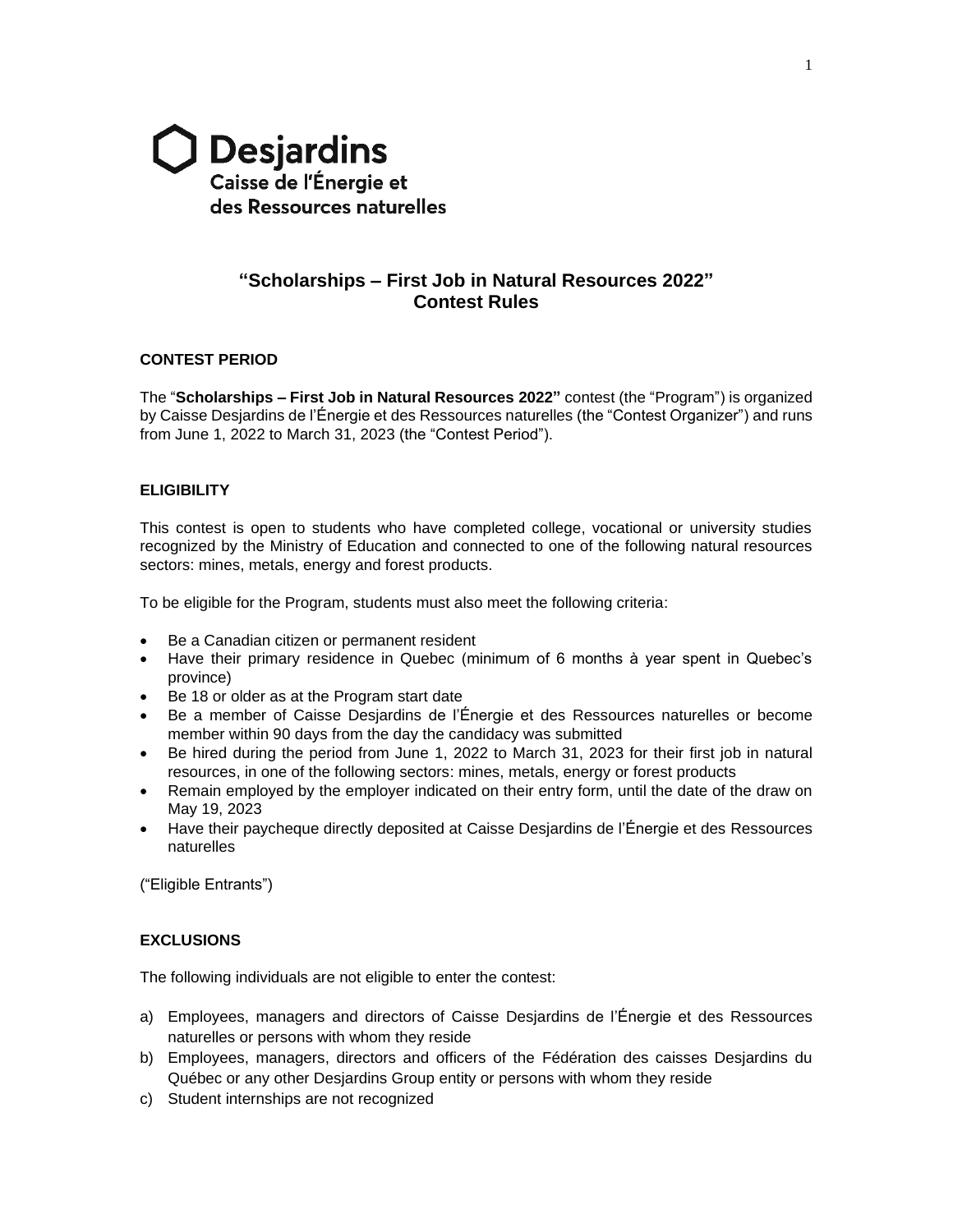#### **HOW TO ENTER**

To enter, Eligible Entrants must:

- Complete the entry form available in the Youth section of the Caisse's website and correctly answer the mathematical skill testing question, available at: [www.desjardins.com/crn](http://www.desjardins.com/crn) (Youth section).
- Explain in 25 to 75 words, in the appropriate section of the entry form, how their new job is connected to one of the following sectors: mines, metals, energy or forest products.

**No purchase or consideration required**. To enter the contest without purchase or consideration, Eligible Entrants must legibly handwrite a letter with their name, address including city and postal code, telephone number, date and an original text of approximately 50 words about "My first job in one of the following sectors: mines, metals, energy or forest products" and mail it with sufficient postage to: 269 boulevard Lasalle, Baie-Comeau QC G4Z 1S7. Entries without purchase or consideration must be postmarked no later than the final day of the contest— March 31, 2023—failing which they will be void. Upon receipt of the letter, the contest entry will automatically be registered and provide one chance to win. Limit one entry per stamped envelope. All such entries will be subject to the same terms and conditions as other entries. Mechanical reproductions will not be accepted. Entries are the property of the Contest Organizer and will not be returned.

Limit of one (1) entry per eligible entrant regardless of entry method.

### **PRIZES**

- ➢ There are 3 scholarships to be won for the 2022–2023 year, valued at a total of \$5,000. They are as follows:
	- **Graduating vocational school student: One (1) scholarship of \$1,500**
	- **Graduating college student: One (1) scholarship of \$1,500**
	- **Graduating university student: One (1) scholarship of \$2,000**

The scholarship amount will be deposited into the member's account at Caisse Desjardins de l'Énergie et des Ressources naturelles.

The winner alone shall pay any taxes arising from the awarding of the prize, fully exempting the Organizer and persons on whose behalf the contest is being held.

# **DRAW**

A randomized computer draw will be held to select, from among all eligible entrants, those whose application will be reviewed by jury. **The draw will be held on May 19, 2023, at 4:00 p.m., in the presence of witnesses at the offices of the Contest Organizer at 269 boulevard Lasalle in Baie-Comeau or at 500 Avenue Arnaud in Sept-Îles.** The jury will determine, among the entrants selected by randomized computer draw, at the Organizer's convenience, that the selected entrant's first job is connected to one of the following sectors: mines, metals, energy or forest products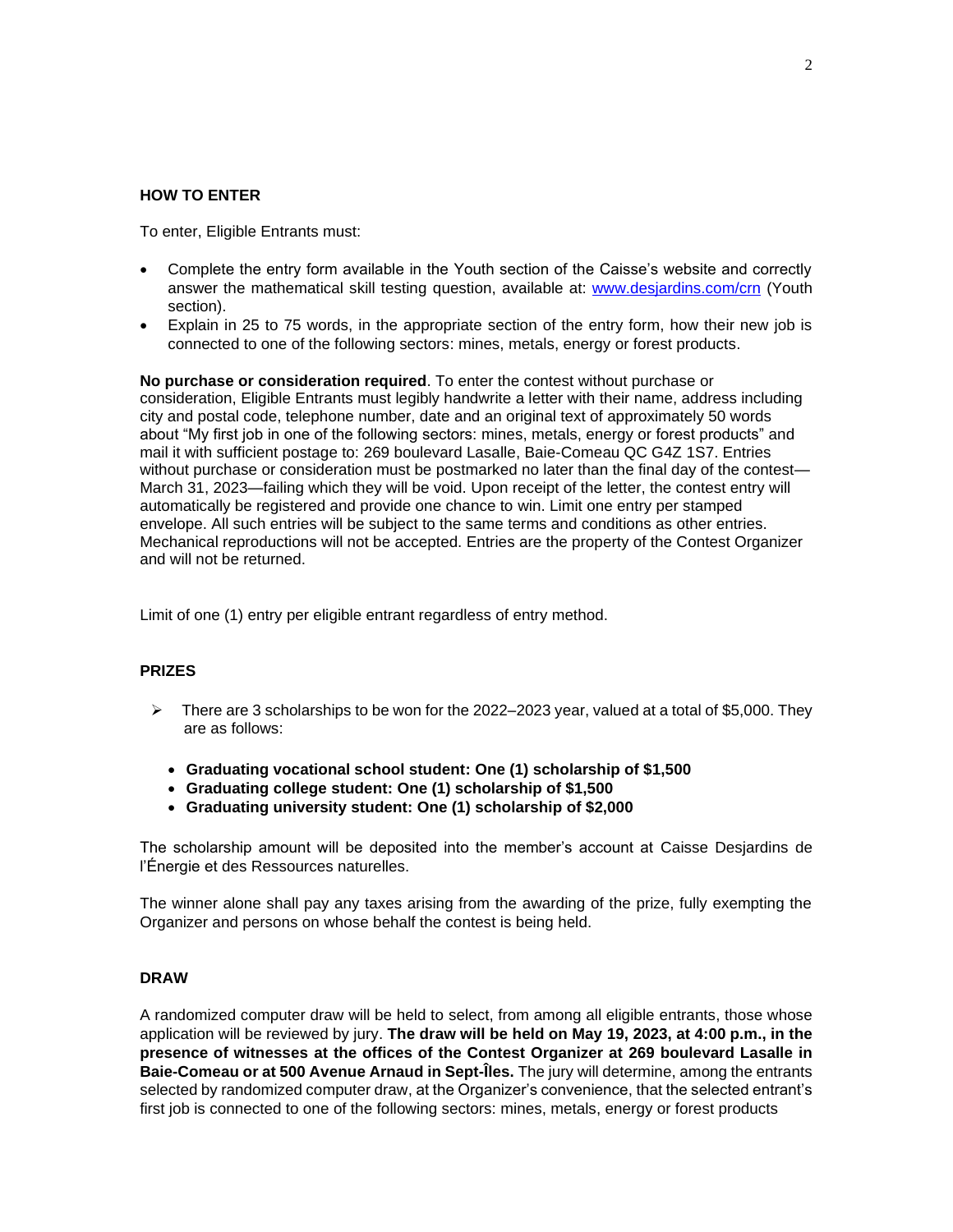The jury will include three (3) members of the Caisse's board of directors.

If an application is rejected by the jury, a new eligible entrant's entry will be randomly drawn to replace the rejected application.

The odds of winning depend on the number of eligible entries received during the Contest Period.

All application forms will be kept following the draw in the event of disqualification(s) and will be destroyed once the scholarships are awarded.

#### **GENERAL CONDITIONS**

- 1. To be declared a prize winner, the selected entrant must:
	- a) Be reached by telephone or email by the Contest Organizer within 15 days of the draw. The selected entrant must be reached within 2 attempts and will have 72 hours to return a call following a voicemail left by the Contest Organizer or reply to an email from the Contest Organizer, failing which they will forfeit the prize.
	- b) Confirm that they meet the eligibility conditions and other requirements of these contest rules.
	- c) Correctly answer the mathematical skill-testing question in the application form.
	- d) Provide an official document from their new employer attesting to their full- or part-time employment status, have started the job during the period from June 1, 2022 to March 31, 2023 and still be employed at the time of the draw on May 19, 2023.
	- e) Provide an official document from their educational institution confirming that they have successfully completed their program of studies.
	- f) Sign the declaration and release form (the "Declaration Form") sent to them by mail, email or fax and return it to the Contest Organizer within ten (10) business days of receipt.

Should the selected entrant fail to meet any of the above-mentioned terms or any other condition in these contest rules, they will be disqualified and, at the Contest Organizer's discretion, the prize will be withdrawn or a new draw will be held for the prize, in accordance with these contest rules, until an entrant is selected and declared the prizewinner. In such a case, the same terms and conditions will apply and be adapted as necessary.

- 2. **Awarding of prize.** Within 15 days of receipt of the Declaration Form, the Contest Organizer will send a letter to the winner describing how to claim the prize. Should the selected entrant refuse the prize, the Contest Organizer will be released from all obligations relating to the awarding of the prize and may, at its discretion, withdraw the prize or hold a new draw in accordance with the procedure described in the previous section.
- 3. **Verification.** All entries and Declaration Forms may be subject to verification by the Contest Organizer. Any entry that is incomplete, inaccurate, illegible, mechanically reproduced, mutilated, fraudulent, registered or submitted late, contains an invalid telephone number or is otherwise non-compliant may be rejected and will not entitle the entrant to the prize.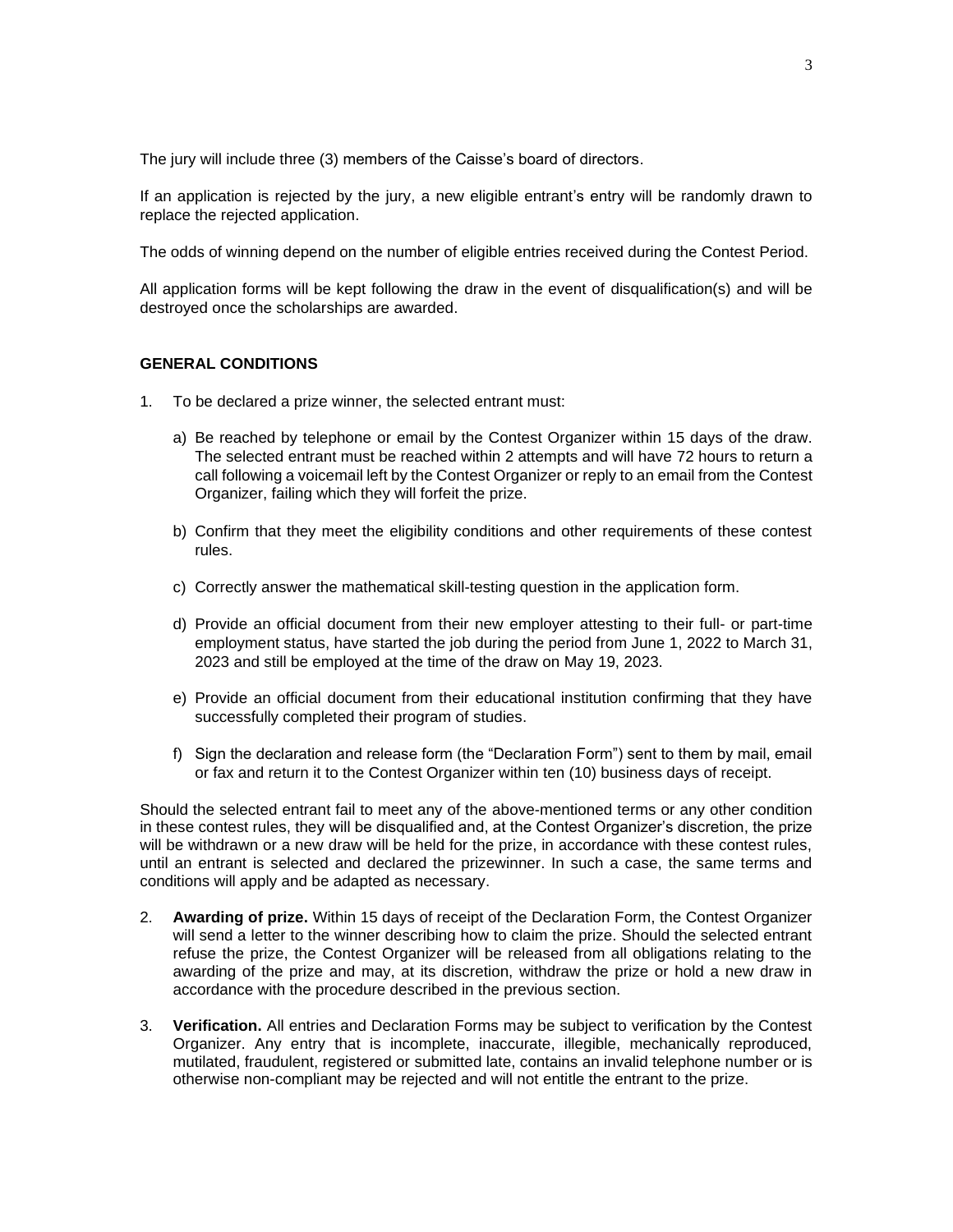- 4. **Disqualification.** Anyone who enters or attempts to enter this contest by means that do not comply with these contest rules or that are unfair to other entrants (e.g., via hacking or using a voting group or false names) will be automatically disqualified and may be reported to the appropriate legal authorities.
- 5. **Contest operation.** Any attempt to undermine the legitimate conduct of the contest is a violation of civil and criminal laws. If any such attempts are made, the Contest Organizer reserves the right to reject the entrant's entries and obtain redress under the law.
- 6. **Acceptance of prizes**. Prizes must be accepted as described in these contest rules and cannot, under any circumstances, be transferred, in whole or in part, to anyone else or replaced by another prize, subject to the sole discretion of the Contest Organizer.
- 7. **Limit of liability.** If the Contest Organizer is unable to award the prize as described in these contest rules, it reserves the right to award a similar prize of equal value or, at its sole discretion, to award the monetary value of the prize identified in these rules. Under no circumstances will the Contest Organizer be required to award more prizes or to award a prize other than in accordance with these contest rules.

**IF THERE ARE MORE PRIZES THAN ELIGIBLE ENTRANTS**: In the event there are more prizes offered than Eligible Entrants, the Contest Organizer reserves the right to cancel the additional prizes.

- 8. **Limitation of liability: Use of prize.** The winner releases the Contest Organizer and the persons on whose behalf the contest is held from any liability for any loss that may arise from entering the contest or from accepting or using the prize. The winner acknowledges that upon receipt of the prize or the letter confirming that they have won the prize, the fulfillment of prizerelated obligations becomes the sole and exclusive responsibility of any product and service providers. The winner agrees to sign a declaration and release form to this effect. The winner acknowledges that the only applicable guarantee is the usual manufacturer's warranty.
- 9. **Limitation of liability: Contest operation.** The Contest Organizer and the persons on whose behalf the contest is held cannot be held liable for any malfunction of any computer component, software or line of communication, the loss or absence of network communication, or any transmission that is faulty, incomplete, incomprehensible or deleted by any computer or network and which may limit or prevent any person from reading the contest rules. Furthermore, the Contest Organizer cannot be held liable for any loss or damage that may be caused, directly or indirectly, in whole or in part, by any web page, software or other download or by the transmission of any information concerning contest entry. More specifically, if the administration, security, impartiality, integrity or operation of the contest is corrupted or seriously affected due to a virus, bug, alteration, unauthorized intervention, fraud, technical failure or any other reason, the Contest Organizer reserves the right to cancel, modify, extend or suspend the contest without prior notice (subject to approval by the Régie des alcools, des courses et des jeux du Québec in Quebec).
- 10. **Limitation of liability: Receipt of entries.** The Contest Organizer and the persons on whose behalf the contest is held cannot be held liable for entries that are lost, misdirected or late, including as a result of a postal service-related problem or any breakdown, for any reason whatsoever, of the website during the Contest Period, including any damage to an entrant's computer or mobile device.
- 11. **Limitation of liability: Situation beyond the Contest Organizer's control.** The Contest Organizer and the persons on whose behalf the contest is held cannot be held liable in any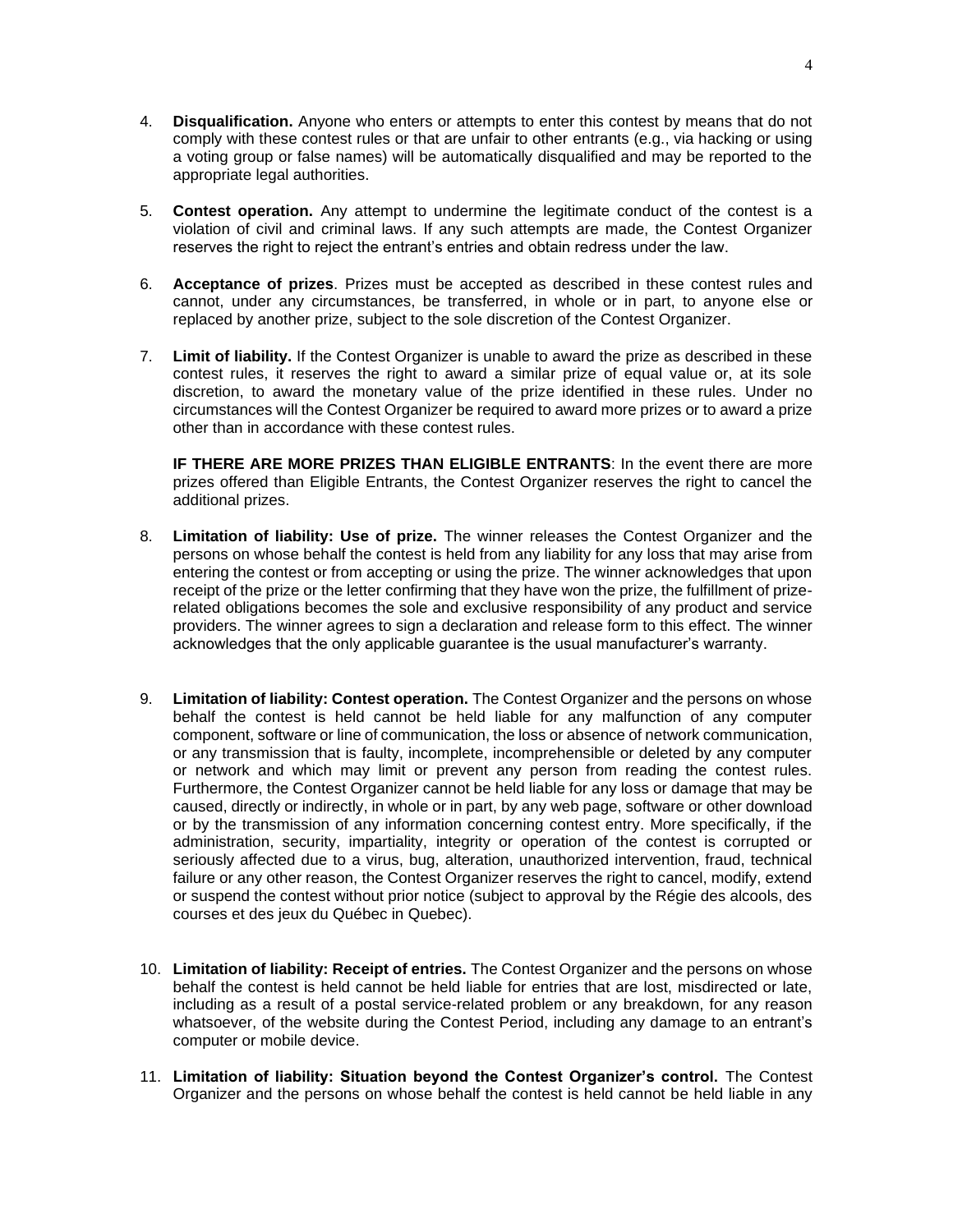way whatsoever in the event their inability to act results from a fact or situation beyond their control, or from a strike, lockout or other labour dispute occurring in the organizations or companies whose services are used for contest operation.

- 12. **Contest changes.** The Contest Organizer reserves the right, at its sole discretion, to cancel, terminate, modify or suspend this contest in whole or in part should human intervention or an event take place that could alter or affect the administration, security, impartiality or operation of the contest as provided for in these contest rules, subject to the approval of Régie des alcools, des courses et des jeux du Québec, if required. The Contest Organizer cannot be held liable should such an event or intervention occur.
- 13. **Termination of contest.** If the contest must be terminated, in whole or in part, for any reason whatsoever before the closing date provided in these contest rules, the Contest Organizer may, at its sole discretion, award the prizes by choosing from all eligible entries duly received up to the date of the event resulting in the termination of the contest.
- 14. Under no circumstances will the Contest Organizer be required to award more prizes or to award a prize other than in accordance with these contest rules.
- 15. **Limitation of liability: Contest entry.** By entering or attempting to enter the contest, entrants agree to indemnify the Contest Organizer or persons on whose behalf the contest is held for any damage that may result from entering or attempting to enter the contest.
- 16. By accepting the prize, the winner authorizes the Contest Organizer / and the persons on whose behalf the contest is held / and caisses belonging to the Fédération des caisses Desjardins du Québec to use, if required, their name, photo, likeness, voice, place of residence and prize statement for publicity purposes without any form of compensation.
- 17. **Communication with Entrants.** There will be no communication or correspondence about this contest with entrants, except as provided for in these rules or at the Contest Organizer's initiative or to obtain consent to use entries made without purchase or consideration.
- 18. **Personal information.** Personal information about entrants gathered in the course of the contest will be used solely to administer the contest. No communications, commercial or otherwise, unrelated to this contest will be sent to entrants, unless they have otherwise agreed.
- 19. **Property.** Entry forms and Declaration Forms are the property of the Contest Organizer and will not be returned to entrants under any circumstances.
- 20. **Decisions.** All entrants agree to comply with these contest rules and to accept any decisions made by the Contest Organizer, which are final and binding. Any decision by the Contest Organizer or its representatives regarding the contest is final and binding, subject to a ruling by the Régie des alcools, des courses et des jeux du Québec on any matter under its jurisdiction.
- 21. **Entrants from Quebec.** Any dispute regarding the organization or operation of a promotional contest may be submitted to the Régie des alcools, des courses et des jeux for a ruling. Any dispute regarding the awarding of a prize may be submitted to the Régie for the sole purpose of reaching a settlement.
- 22. If a section of the contest rules is declared or deemed illegal, unenforceable or invalid by a court having jurisdiction, that section will be considered null and void, but all other sections that are not affected will be enforced to the extent permitted by law.